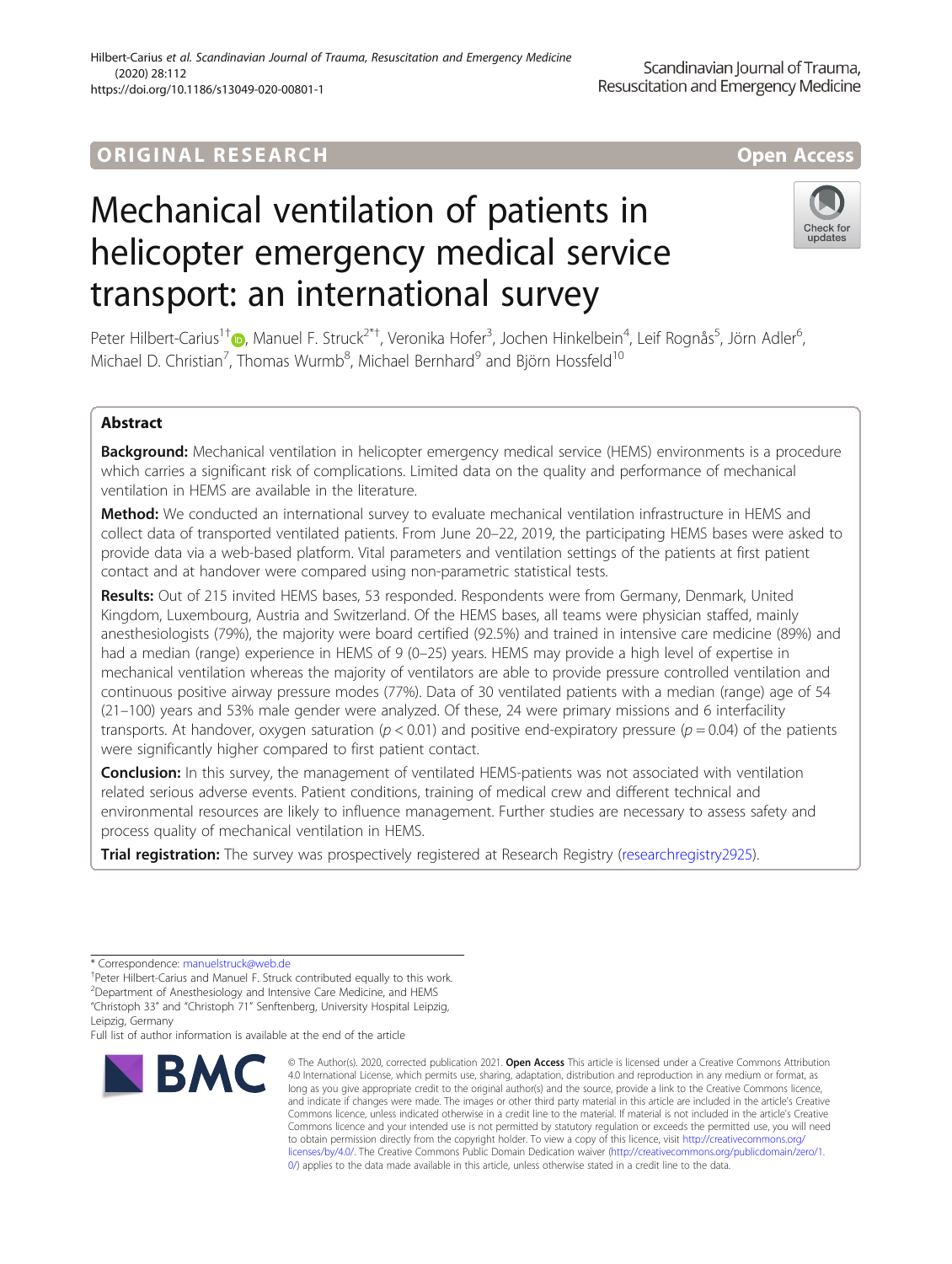#### Introduction

The management of ventilated patients in helicopter emergency medical service (HEMS) has the potential for severe and life-threatening complications that may worsen critical conditions [[1,](#page-5-0) [2](#page-5-0)]. These complications may include deterioration of the patients' condition due to dynamic character of the underlying diseases or injuries themselves, as well as iatrogenic complications caused by inappropriate ventilation, unsuitable level of anesthesia, inadequate muscle relaxation, and loss of intravenous lines, chest tubes, or monitoring [[3\]](#page-5-0). The need for mechanical ventilation per se is an indicator of the severity of diseases and injuries, and thorough monitoring through all steps of transportation is necessary to prevent complications [\[1](#page-5-0), [2\]](#page-5-0). Data on detailed process management of ventilated HEMS patients are scarce. Recent studies suggested that real-world handling of these high-risk patients may differ from desirable standards and often depends on the discretion of the attending HEMS team [\[4](#page-5-0)–[6\]](#page-5-0).

The aim of the survey was to assess the characteristics, medical crew qualifications, and ventilator equipment of the participating HEMS bases. Furthermore, ventilator management in transported HEMS patients should be investigated regarding differences between first patient contact and handover, possible complications, handover management and safety.

#### Materials and methods

The study was an online survey, without intervention and without data enabling to identify an individual HEMS team therefore [\[7](#page-5-0)]. The requirement for ethical approval was waived following review by the Ethical commission of the Medical Faculty of Würzburg, Germany (ID: 20171024 01). The survey complied with European data protection regulations and was prospectively registered on Research Registry (researchregistry2925). Participants were invited in a pan-European online announcement including three e-mail reminders. The announcement of the survey was sent to medical directors and HEMS bases across Europe ([S1\)](#page-5-0). The Email-distribution list was obtained from national HEMS providers and supplemented by personal contacts of the authors. The Participating HEMS teams were analyzed using an online questionnaire on three consecutive days June 20–22, 2019 [\(S2](#page-5-0)).

Statistical analysis was carried out mainly descriptively. Data are presented as number (%), mean (SD), or median (range) as appropriate. Regarding comparisons of vital parameters, the Mann Whitney U test was used to compare continuous or ordinal data of two independent groups. This non-parametric statistical method was used for comparing these groups because it compares the ranks and not the crude numbers without the need for a normal distribution or equal variance of the data, and protect against small number of events. A p-value of less than 0.05 was considered significant and all computations were performed using GraphPad Prism 8 for Windows (GraphPad Software 2020, LLC).

#### Results

Two hundred and fifteen HEMS bases from 13 European countries were invited to take part in the survey ([S3\)](#page-5-0). Of these, 53 HEMS bases completed the survey (25%), which were included in the analysis. Within the survey period, 171 missions were performed by the participating HEMS bases.

#### Characteristics of participants

Participating HEMS teams were from Germany ( $n = 26$ ), Denmark ( $n = 16$ ), United Kingdom ( $n = 6$ ), Luxemburg  $(n = 2)$ , Austria  $(n = 2)$  and Switzerland  $(n = 1)$ . HEMS availability was quoted 51% 24-h and 45% until sunset (4% no response). Helicopter types were quoted Airbus H135 and predecessors 55%, Airbus H145 and predecessors 26%, McDonnell Douglas (MD) 902 13%, and Agusta Westland DaVinci 2 and 4% other types. Pilot configuration was quoted 70% single pilot, 13% dual pilot, and 17% dual pilot depending on time of day. A median (range) of 4 (0–8) HEMS mission per day were performed during the study period by the participating HEMS teams.

#### Medical crew qualification

Medical team configuration was physician staffed in all respondents (physician/paramedic 92.5% and physician/ flight nurse 7.5%). Three respondents (10%) had an additional trainee or resident physician on board. Most physicians had a median (range) experience in HEMS of 9 (0–25) years, were anesthesiologists (79%), board certified (92%), and had a special ICU training (89%).

#### Ventilator equipment

Helicopter ventilators were able to provide only volumecontrolled ventilation (VCV) in 23% of the services, whereas 77% could provide pressure control ventilation (PCV) and continuous positive airway pressure (CPAP) ventilation in addition to VCV. The most common used ventilator in the VCV only group was the Oxylog 2000 (Dräger Lübeck, Germany) and in the PCV group the Oxylog 3000 series (Dräger Lübeck, Germany). Hamilton T1 (Hamilton Medical AG, Bonaduz, Switzerland) was used in less the 10% of the participating HEMS bases. Bag/mask ventilation (BMV) was quoted as ventilator backup in all cases (55% including  $O_2$ -demand option) while six respondents (11%) reported carrying an additional ventilator on board. Two teams perform blood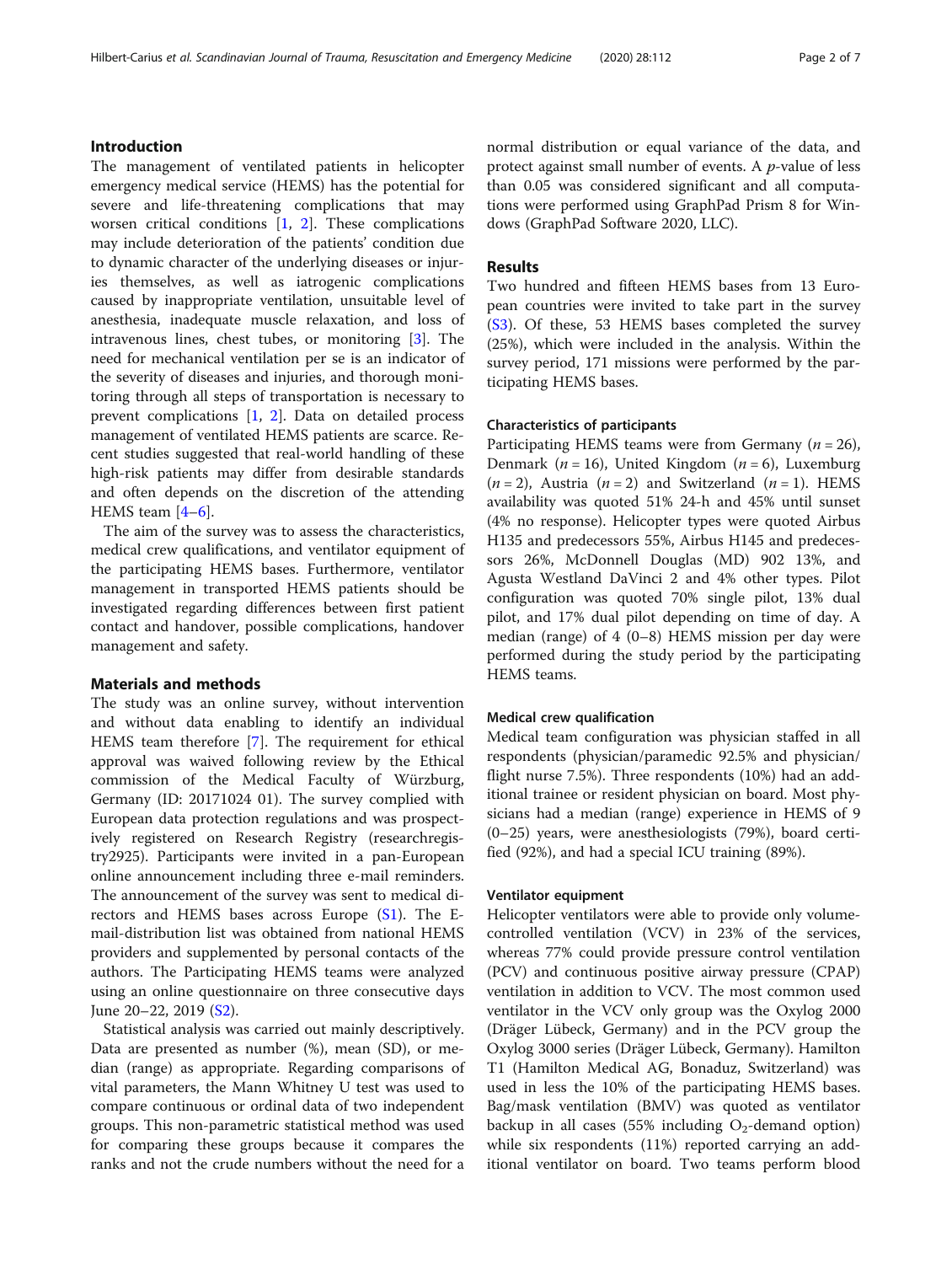gas analysis on board. A roll-in stretcher was available on 34% of the aircrafts.

#### Patients' characteristics

A total of 30 ventilated patients with a median (range) age of 54 (21–100) years were transported. During the transport, the HEMS physician was accompanied in the cabin by the paramedic/flight nurse in 34% of the cases.

Sixteen patients (53%) were male. Eighty percent ( $n =$ 24) of the included patients were from primary missions while six patients underwent interfacility transport (five patients from intensive care unit, ICU, and one patient from emergency department, ED). Fifteen patients (50%) suffered from trauma, seven (23%) from cardiac arrest of whom four already had a return of spontaneous circulation (ROSC) following out-of-hospital cardiopulmonary resuscitation (CPR), while one underwent helicopter transport with ongoing mechanical chest compressions using an automatic chest compression device (ACCD).

Other diagnoses of patients were neurologic/neurosurgical ( $n = 6$ ), acute respiratory distress syndrome (ARDS,  $n = 2$ ), and burns ( $n = 1$ ). Airway management was performed by the HEMS-team in 18 cases (60%) of which all patients underwent tracheal intubation except one patient with a supraglottic airway device (laryngeal tube). Mechanical ventilation was performed using volumecontrolled ventilation in 17 (59%) and pressurecontrolled ventilation in 12 (41%) patients with a median (range) tidal volume of 6 (4-7) ml/kg body weight, whereas mode of ventilation was missing in one patient. Adaptive support ventilation (ASV) or pressure support ventilation (PSV) was not used at all during transport.

Data upon vital functions and ventilator settings at first patient contact and at handover are provided in Table [1.](#page-3-0) Two patients (7%) deteriorated during flight due to underlying critical conditions as reported by the respondents. 97% of all patients had capnography monitoring (etCO<sub>2</sub>) during transport with missing information in one patient. Pulse-oximetry  $(SpO<sub>2</sub>)$  was measurable in 27 patients (90%) while in the remaining three cases, patients were in a state of circulatory shock without sufficient peripheral perfusion for  $SpO<sub>2</sub>$  measurement. At the hospital helipad, a hospital ventilator was provided in nine cases (31%), oxygen was provided in 20 cases (69%), and a medical receiving team was provided in another 20 cases (69%). Ventilation during transfer from the helipad to the receiving department was performed using the helicopter ventilator in 25 patients (83%), using a hospital ventilator in three patients (10%) and using manual bag-ventilation in one patient (3%). During transfer to the receiving department, the HEMS team carried an emergency bag / backpack in 21 cases (72%), a BMV in 27 cases (93%) and ACCD in two cases (ACCD being active in one case, as described earlier). Handover was carried out in the ED in 19 patients (65%), in the ICU in six patients (21%) and in the percutaneous coronary intervention (PCI) suite in four patients (14%).

Patients' devices and catheters included peripheral intravenous (IV)-lines in all but two patients (94%) whereas one had an intraosseous (IO) access and another a central venous catheter (CVC) and no peripheral IV line. Six patients had a CVC and peripheral IV-lines. A single IV-line was present in five (17%) patients, two IV-lines in 22 (73%) patients, and three IV-lines in one (3%) patient. A CVC was present in seven patients (23%)  $(n = 2$  in the internal jugular vein,  $n = 1$  in the subclavian vein,  $n = 4$  in the femoral vein). Invasive arterial blood pressure measurement was carried out in five patients ( $n = 4$  of the arterial lines were in the radial artery,  $n = 1$ in the femoral artery). A urinary catheter was present in six patients (20%). CVC, arterial lines and urinary catheters were present in patients undergoing interfacility transport.

Furthermore, an abdominal drain, bilateral chest tube and pelvic sling were present in one patient, each. Syringe pump devices for continuous drug administration were present in 14 patients (48%) of which one syringe pump was used in 10 patients, two and three syringe pumps in two patients, each, and four syringe pumps in one patient. Most frequent drug administration during flight was quoted analgesics (93%), neuromuscular blocking agents (45%), and vasopressors (43%).

#### **Discussion**

Mechanical ventilation in HEMS is a frequently performed procedure although there may be different rates across different health care systems. Almost 20% of the 171 HEMS missions in our survey involved the transport of mechanically ventilated patients. In contrast to the literature, with approximately half of all mechanically ventilated HEMS patients were interfacility transports of critical care patients, the majority of ventilated patients in our survey were primary missions [\[8](#page-5-0)].

In general, there are only few studies on the process quality of mechanical ventilation in HEMS environments [[4,](#page-5-0) [5](#page-5-0), [9,](#page-5-0) [10\]](#page-5-0). Key results of our small study sample demonstrate that participating HEMS-teams were entirely physician-staffed and provided a high expertise in critical care management and long experience in HEMS. Included patients had no transport-related complications of airway management and ventilator use.

In the literature, critical events (i.e., inadvertent extubation, loss of IV-lines, cardiopulmonary deterioration) occur in approximately 5% of HEMS transports of patients who are critically ill, rising up to 18% when focusing on systems with paramedics as the sole health care provider conducting interfacility critical care transfers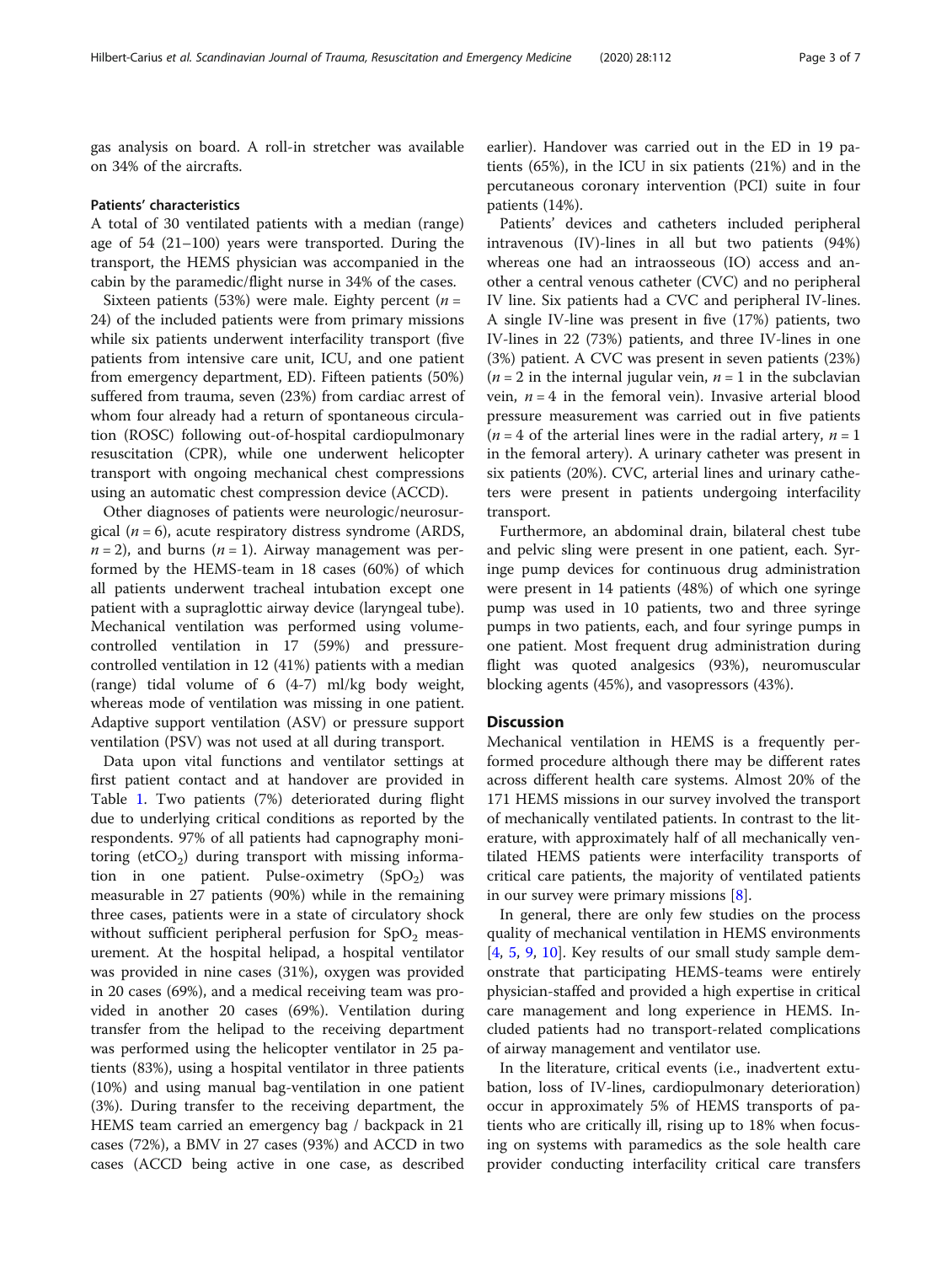|                           | Values at first contact | Values at handover | p-value    |
|---------------------------|-------------------------|--------------------|------------|
| <b>HR</b> [1/min]         |                         |                    |            |
| median (range)            | 97 (0-220)              | $96(0-174)$        | 0.51       |
| $mean \pm SD$             | $99 \pm 53.7$           | $95 \pm 32.7$      |            |
|                           | $N = 30$                | $N = 30$           |            |
| SBP [mmHg]                |                         |                    |            |
| median (range)            | 159 (130-189)           | 120 (90-175)       | 0.14       |
| $mean \pm SD$             | $159 \pm 41.7$          | $124 \pm 22.5$     |            |
|                           | $N = 2$                 | $N = 25$           |            |
| <b>RR</b> [1/min]         |                         |                    |            |
| median (range)            | $14(0-22)$              | $14(0-20)$         | $0.5\,$    |
| $mean \pm SD$             | $13.3 \pm 5$            | $14.5 \pm 1.9$     |            |
|                           | $N = 28$                | $N = 29$           |            |
| SpO <sub>2</sub> [%]      |                         |                    |            |
| median (range)            | $95(0-100)$             | 99 (0-100)         | $< 0.001*$ |
| $mean \pm SD$             | $80.3 \pm 25$           | $94.7 \pm 18.7$    |            |
|                           | $N = 26$                | $N = 28$           |            |
| EtCO <sub>2</sub> [mmHg]  |                         |                    |            |
| median (range)            | $36(0 - 60)$            | 36 (19-67)         | 0.68       |
| $mean \pm SD$             | $34.5 \pm 13.5$         | $37.6 \pm 9.5$     |            |
|                           | $N = 23$                | $N = 29$           |            |
| PEEP [cmH <sub>2</sub> O] |                         |                    |            |
| median (range)            | $5(0-8)$                | $5(0-10)$          | $0.04*$    |
| $mean \pm SD$             | $4.4 \pm 2.6$           | $5.9 \pm 1.8$      |            |
|                           | $N = 27$                | $N = 29$           |            |
| PiP [cmH <sub>2</sub> O]  |                         |                    |            |
| median (range)            | $22(0-40)$              | $22(16-45)$        | 0.68       |
| $mean \pm SD$             | $23\pm8$                | $22.5 \pm 5.7$     |            |
|                           | $N=24$                  | $N\!=\!27$         |            |
| TV [ml]                   |                         |                    |            |
| median (range)            | 500 (350-600)           | 500 (360-700)      | 0.55       |
| $mean \pm SD$             | $495 \pm 65.6$          | $495 \pm 74.6$     |            |
|                           | $N\!=\!21$              | $N\!=\!27$         |            |
| TV/BW [ml/kg]             |                         |                    |            |
| median (range)            | $6(4-7)$                | $6(4-7)$           | 0.5        |
| $mean \pm SD$             | $5.7\pm1.6$             | $6\pm0.98$         |            |
|                           | $N = 21$                | $N = 27$           |            |

<span id="page-3-0"></span>Table 1 Vital parameters and ventilation settings at first patient contact and at handover

\*results statistically significant

HR Heart rate, SBP Systolic blood pressure, RR Respiratory rate, SpO<sub>2</sub> Oxygen saturation, EtCO<sub>2</sub> Expiratory CO<sub>2</sub>, PEEP Positive end-expiratory pressure, PiP Positive inspiratory pressure, TV Tidal volume, BW –

[[11\]](#page-5-0). Nevertheless, fatal events during HEMS transport are reported in less than 0.2% of cases [\[1,](#page-5-0) [9,](#page-5-0) [12\]](#page-5-0).

Regarding ventilator settings, all patients of the present survey were ventilated with low tidal volumes and almost every second patient underwent pressure

controlled ventilation (PCV), and even though the evidence of low tidal volume ventilation or PCV in patients without ARDS is low the HEMS teams use ICU standards of ventilation during transport [\[13](#page-5-0), [14\]](#page-5-0). This is in contrast to published literature where tidal volumes have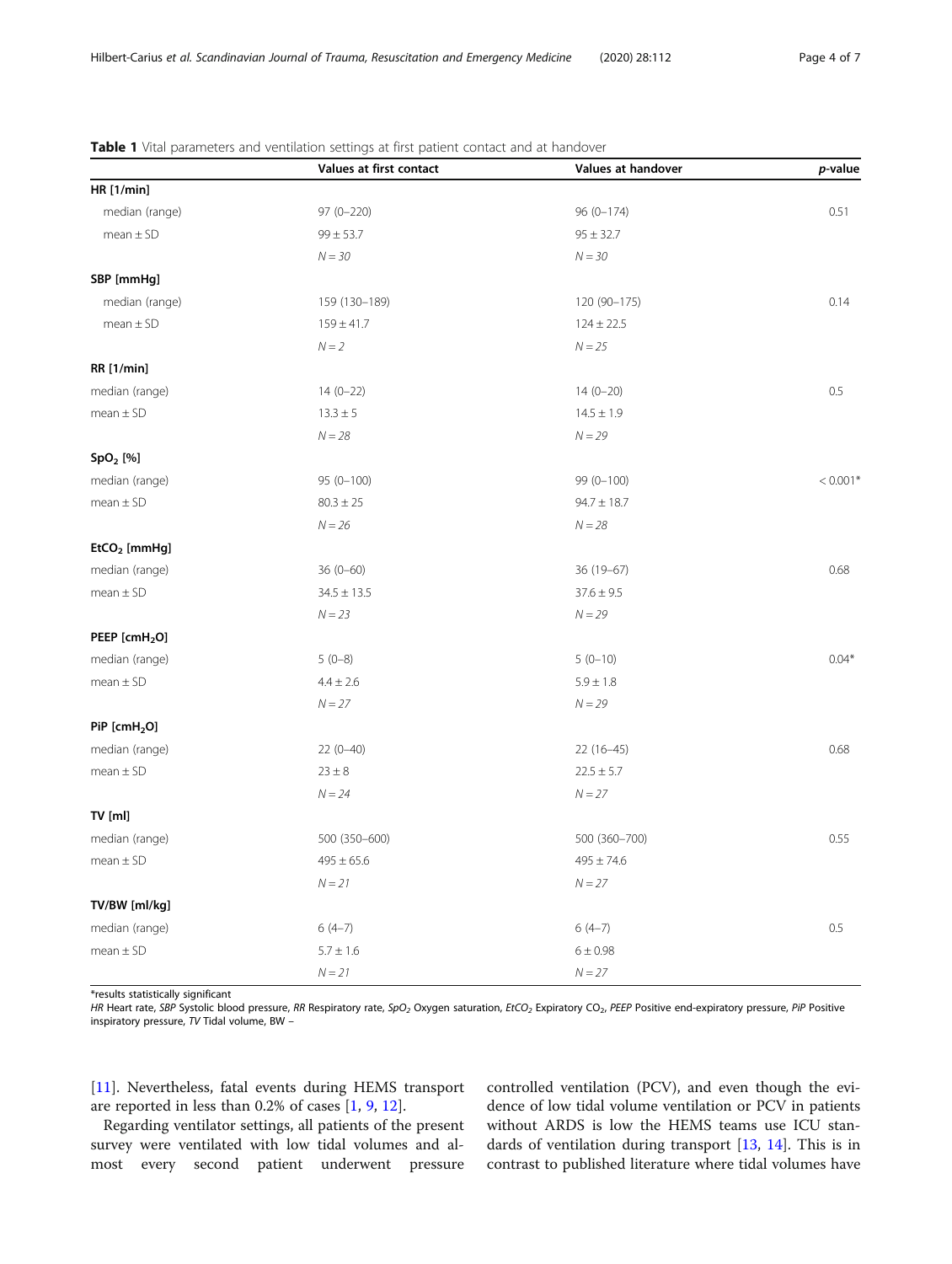been reported to be above 6 ml/kg body weight in 86% of patients and most patients receive volume control ventilation during transport [\[6\]](#page-5-0). This may be explained by the low pre-hospital availability of transportventilators with PCV-mode in older studies. Nowadays modern transport-ventilators with PCV-mode are widespread even in the pre-hospital setting. High  $FiO<sub>2</sub>$  during HEMS transport are common and may be the result of safety measures to prevent critical desaturation and of rare ability to perform blood gas analyzes during transport [[9\]](#page-5-0).

End-tidal capnography monitoring has an essential value of safety during HEMS transport. First, tube dislodgement may be detected reliably, second, hypocapnia or hypercapnia can be adjusted by changing mechanical ventilation parameters, and third, it provides prognostic value in highly critical patients [[15](#page-5-0)–[18](#page-5-0)]. Hypocapnia secondary to hyperventilation is a frequent iatrogenic complication during pre-hospital ventilation [[19\]](#page-5-0). This has been most commonly documented among patients with traumatic brain injury and occurred in up to 79% of patients [[19](#page-5-0), [20\]](#page-5-0). Pre-hospital hyperventilation and the resulting hypocapnia are associated with poor outcomes, including increased mortality rates due to cerebral vasoconstriction causing cerebral ischemia [[21\]](#page-5-0). The use of pre-hospital capnography monitoring has been identified as an outcome relevant quality parameter in the German trauma registry (TraumaRegister DGU) [[22\]](#page-5-0). The high percentage (> 95%) use of capnography in our survey demonstrate the perception of the mentioned problems by the HEMS-teams.

Despite the risk of ventilator–associated critical events during HEMS-transport, there may also be opposite effects in terms of improvement of ventilation and respiratory function. In our small survey, PEEPlevels were significantly higher after transportation compared with pre-transportation PEEP, but the clinical relevance of these higher PEEP-levels could not be assessed. For instance, if the change in PEEP-level caused a PEEP over the lower inflection point of the lung, this change could be clinically relevant [[23](#page-5-0)].

Across multiple studies, critical care transport teams with training in complex ventilator management are associated with improved  $PaO<sub>2</sub>$  after transfer [[9](#page-5-0), [10,](#page-5-0) [12](#page-5-0)]. The transporting team changed ventilator settings during transport in most patients (decreasing tidal volume, increasing PEEP, and increasing FiO2). Furthermore, the use of neuromuscular blocking drugs is a common measure to improve respiratory function under mechanical ventilation in HEMS [\[9](#page-5-0), [10](#page-5-0)]. Our data confirm these findings (45% of patients) although there was a high proportion of on-scene rescue missions and rapid sequence intubation in our cohort compared with other studies.

Notably, mechanical ventilation parameters provided by HEMS teams are known to considerably influence initial hospital ventilation parameters after patient handover [\[6](#page-5-0)]. Besides focusing on ventilated patients, our study-sample demonstrated a high level of expertise of participating HEMS-teams across Europe. In all cases the HEMS-teams were physician-staffed with many years of HEMS-experience along with a high proportion of board certification and ICU-training. No other studies have reported this kind of data.

The results of our survey suggest that further studies are needed to confirm whether the levels of expertise and the complication rates are representative, and if different management strategies may influence patient safety and improve process quality of mechanical ventilation in HEMS.

#### Limitations

In this survey, we included a small number of HEMSteams and patients undergoing mechanical ventilation during flight. Unfortunately, the number of responding HEMS-bases was relatively low compared to the more than 200 bases invited. One possible reason for the low response rate was, that the new general European data protection regulation came in effect just a few weeks before the survey was announced and many HEMS teams were unsure regarding participation. Furthermore, the study sample represents a heterogeneous proportion of patients of on-scene emergency responses and interfacility transports. Therefore, the management goals of these patients may not be representative of the larger patient population. Participating HEMS-teams were physician-led and other team configurations (e.g. flight nurse/paramedic or paramedic/paramedic) may have had different performances [\[24](#page-5-0)–[27\]](#page-6-0). More than half of the participating HEMS-teams were German speaking countries. Therefore, our results may not be applicable to the general HEMS-population. Regarding the transported patients, we were not able to provide detailed information on specific drugs used, or if sedatives and analgesics were administered on basis of different scoring systems (e.g. Richmond Agitation Sedation Scale or Behaviour Pain Scale). However, we provide first data on the real-world management of mechanically ventilated HEMS-patients and our results may indicate topics relevant for future studies.

#### Conclusions

In this survey, the management of ventilated HEMSpatients was not associated with ventilation related serious adverse events. Patients' conditions, training of medical crew and different technical and environmental resources are likely to influence management.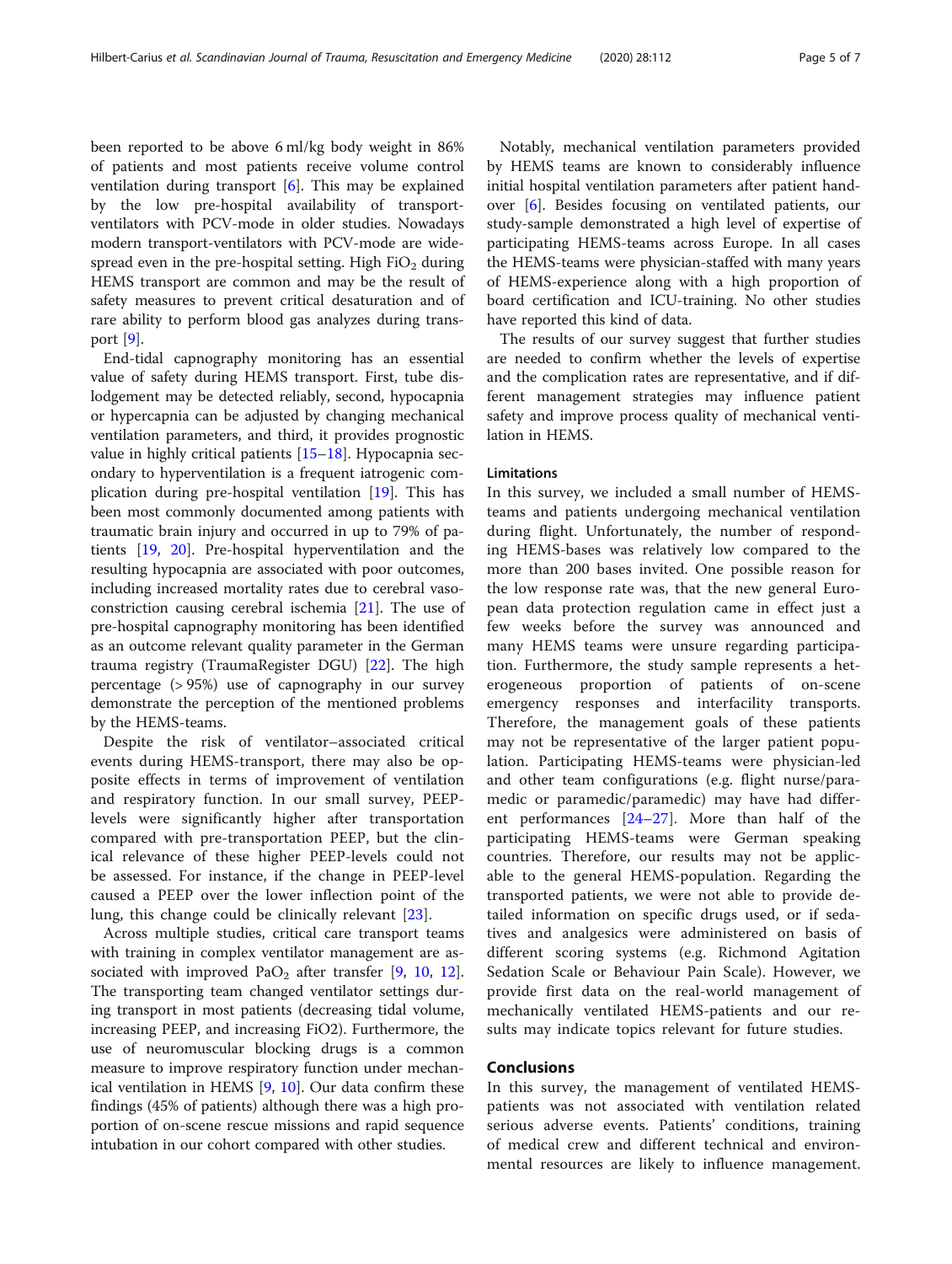<span id="page-5-0"></span>Further studies involving larger sample sizes are necessary to clarify whether different management strategies may influence patient safety and improve process quality of mechanical ventilation in HEMS.

#### Supplementary information

Supplementary information accompanies this paper at [https://doi.org/10.](https://doi.org/10.1186/s13049-020-00801-1) [1186/s13049-020-00801-1](https://doi.org/10.1186/s13049-020-00801-1).

#### Additional file 1.

#### Acknowledgments

We would like to thank all participating HEMS-bases.

#### Authors' contributions

PHC and MFS designed the survey and wrote the first manuscript draft, JH, TW, MB, and BH were involved in improving the questionnaire of the survey and the manuscript, JH and VH did the statistical analysis and helped with the manuscript, LR and JA helped with data collection and manuscript improvement, MDC helped with the manuscript and the language editing. All authors read and approved the final manuscript.

#### Funding

There was no funding for this study.

#### Availability of data and materials

The survey data used to support the findings of this study are available from the corresponding author upon request.

#### Ethics approval and consent to participate

The requirement for ethical approval was waived following review by the Ethical commission of the Medical Faculty of Würzburg, Germany (ID: 20171024 01).

#### Consent for publication

Not applicable.

#### Competing interests

The authors declare that there is no conflict of interest regarding the publication of this paper.

#### Author details

<sup>1</sup>BG Klinikum Bergmannstrost Halle gGmbH, Department of Anesthesiology, Intensive Care, Emergency Medicine and Pain Therapy, and HEMS "Christoph 84" and "Christoph 85", DRF-Luftrettung, Halle (Saale), Germany. <sup>2</sup>Department of Anesthesiology and Intensive Care Medicine, and HEMS "Christoph 33" and "Christoph 71" Senftenberg, University Hospital Leipzig, Leipzig, Germany. <sup>3</sup>Department of Anesthesiology, University Hospital Regensburg, Regensburg, Germany. <sup>4</sup> Department of Anesthesiology and Intensive Care Medicine, and HEMS "Christoph Rheinland", University Hospital Cologne, Cologne, Germany. <sup>5</sup>Danish Air Ambulance, Aarhus, Denmark. <sup>6</sup>Luxembourg Air Rescue A.s.b.l., Sandweiler, Luxembourg. <sup>7</sup>London's Air Ambulance, Barth's Health NHS Trust, London, UK. <sup>8</sup>Department of Anesthesiology, University Hospital Würzburg, Würzburg, Germany. <sup>9</sup>Emergency Department, University Hospital Düsseldorf, Düsseldorf, Germany. 10Federal Armed Forces Hospital, Ulm, Department of Anesthesiology, Intensive Care Medicine, Emergency Medicine and Pain Therapy, and HEMS "Christoph 22" Ulm, Ulm, Germany.

## Received: 30 May 2020 Accepted: 7 October 2020<br>Published online: 18 November 2020

#### References

- Singh JM, MacDonald RD, Ahghari M. Critical events during land-based interfacility transport. Ann Emerg Med. 2014;64:9–15 e2.
- 2. Singh JM, MacDonald RD, Bronskill SE, Schull MJ. Incidence and predictors of critical events during urgent air-medical transport. CMAJ. 2009;181:579–84.
- 3. Kiss T, Bolke A, Spieth PM. Interhospital transfer of critically ill patients. Minerva Anestesiol. 2017;83:1101–8.
- 4. Hilbert-Carius P, Struck MF, Hofer V, Hinkelbein J, Wurmb T, Bernhard M, et al. Transport of ventilated emergency patients from the air rescue service to the hospital destination (HOVER study) : Results of an online survey. Anaesthesist. 2018;67:821–8.
- 5. Hilbert-Carius P, Struck MF, Hofer V, Hinkelbein J, Wurmb T, Hossfeld B, et al. Nutzung des Hubschrauber-Respirators vom Landeplatz zum Zielort im Krankenhaus. Notfall Rettungsmed. 2020;23:106–12.
- 6. Stoltze AJ, Wong TS, Harland KK, Ahmed A, Fuller BM, Mohr NM. Prehospital tidal volume influences hospital tidal volume: a cohort study. J Crit Care. 2015;30:495–501.
- 7. Kelley K, Clark B, Brown V, Sitzia J. Good practice in the conduct and reporting of survey research. Int J Qual Health Care. 2003;15:261–6.
- 8. Eiding H, Kongsgaard UE, Braarud AC. Interhospital transport of critically ill patients: experiences and challenges, a qualitative study. Scand J Trauma Resusc Emerg Med. 2019;27(1):27.
- 9. Wilcox SR, Saia MS, Waden H, Frakes M, Wedel SK, Richards JB. Mechanical ventilation in critical care transport. Air Med J. 2016;35:161–5.
- 10. Wilcox SR, Saia MS, Waden H, Genthon A, Gates JD, Cocchi MN, et al. Improved oxygenation after transport in patients with hypoxemic respiratory failure. Air Med J. 2015;34:369–76.
- 11. Alabdali A, Fisher JD, Trivedy C, Lilford RJ. A systematic review of the prevalence and types of adverse events in Interfacility critical care transfers by paramedics. Air Med J. 2017;36:116–21.
- 12. Uusaro A, Parviainen I, Takala J, Ruokonen E. Safe long-distance interhospital ground transfer of critically ill patients with acute severe unstable respiratory and circulatory failure. Intensive Care Med. 2002;28:1122–5.
- 13. Writing Group for the PI, Simonis FD, Serpa Neto A, Binnekade JM, Braber A, KCM B, et al. Effect of a Low vs Intermediate Tidal Volume Strategy on Ventilator-Free Days in Intensive Care Unit Patients Without ARDS: A Randomized Clinical Trial. JAMA. 2018;320:1872–80.
- 14. Fichtner F, Moerer O, Weber-Carstens S, Nothacker M, Kaisers U, Laudi S, et al. Clinical guideline for treating acute respiratory insufficiency with invasive ventilation and extracorporeal membrane oxygenation: evidencebased recommendations for choosing modes and setting parameters of mechanical ventilation. Respiration. 2019;98:357–72.
- 15. Bieler D, Horster A, Lefering R, Franke A, Waydhas C, Huber-Wagner S, et al. Evaluation of new quality indicators for the TraumaRegister DGU((R)) using the systematic QUALIFY methodology. Eur J Trauma Emerg Surg. 2020;46: 449–60.
- 16. Childress K, Arnold K, Hunter C, Ralls G, Papa L, Silvestri S. Prehospital endtidal carbon dioxide predicts mortality in trauma patients. Prehosp Emerg Care. 2018;22:170–4.
- 17. Langhan ML, Ching K, Northrup V, Alletag M, Kadia P, Santucci K, et al. A randomized controlled trial of capnography in the correction of simulated endotracheal tube dislodgement. Acad Emerg Med. 2011;18:590–6.
- 18. Wilharm A, Kulla M, Baacke M, Wagner F, Behnke M, Lefering R, et al. Prähospitale Kapnometrie als Qualitätsindikator der Schwerverletztenversorgung. Eine erste Auswertung aus dem TraumaRegister DGU®. Anästh Intensivmed. 2019;60:419–32.
- 19. Davis DP, Peay J, Sise MJ, Vilke GM, Kennedy F, Eastman AB, et al. The impact of prehospital endotracheal intubation on outcome in moderate to severe traumatic brain injury. J Trauma. 2005;58:933–9.
- 20. Helm M, Hauke J, Lampl L. A prospective study of the quality of pre-hospital emergency ventilation in patients with severe head injury. Br J Anaesth. 2002;88:345–9.
- 21. Roberts BW, Karagiannis P, Coletta M, Kilgannon JH, Chansky ME, Trzeciak S. Effects of PaCO2 derangements on clinical outcomes after cerebral injury: a systematic review. Resuscitation. 2015;91:32–41.
- 22. Horster AC, Kulla M, Bieler D, Lefering R. Empirical evaluation of quality indicators for severely injured patients in the TraumaRegister DGU(R). Unfallchirurg. 2020;123:206–15.
- 23. Amato MB, Barbas CS, Medeiros DM, Magaldi RB, Schettino GP, Lorenzi-Filho G, et al. Effect of a protective-ventilation strategy on mortality in the acute respiratory distress syndrome. N Engl J Med. 1998;338:347–54.
- 24. Friberg ML, Rognas L. Patient-tailored triage decisions by anaesthesiologiststaffed prehospital critical care teams: a retrospective descriptive study. BMJ Open. 2018;8:e019813.
- 25. Knapp J, Haske D, Bottiger BW, Limacher A, Stalder O, Schmid A, et al. Influence of prehospital physician presence on survival after severe trauma: